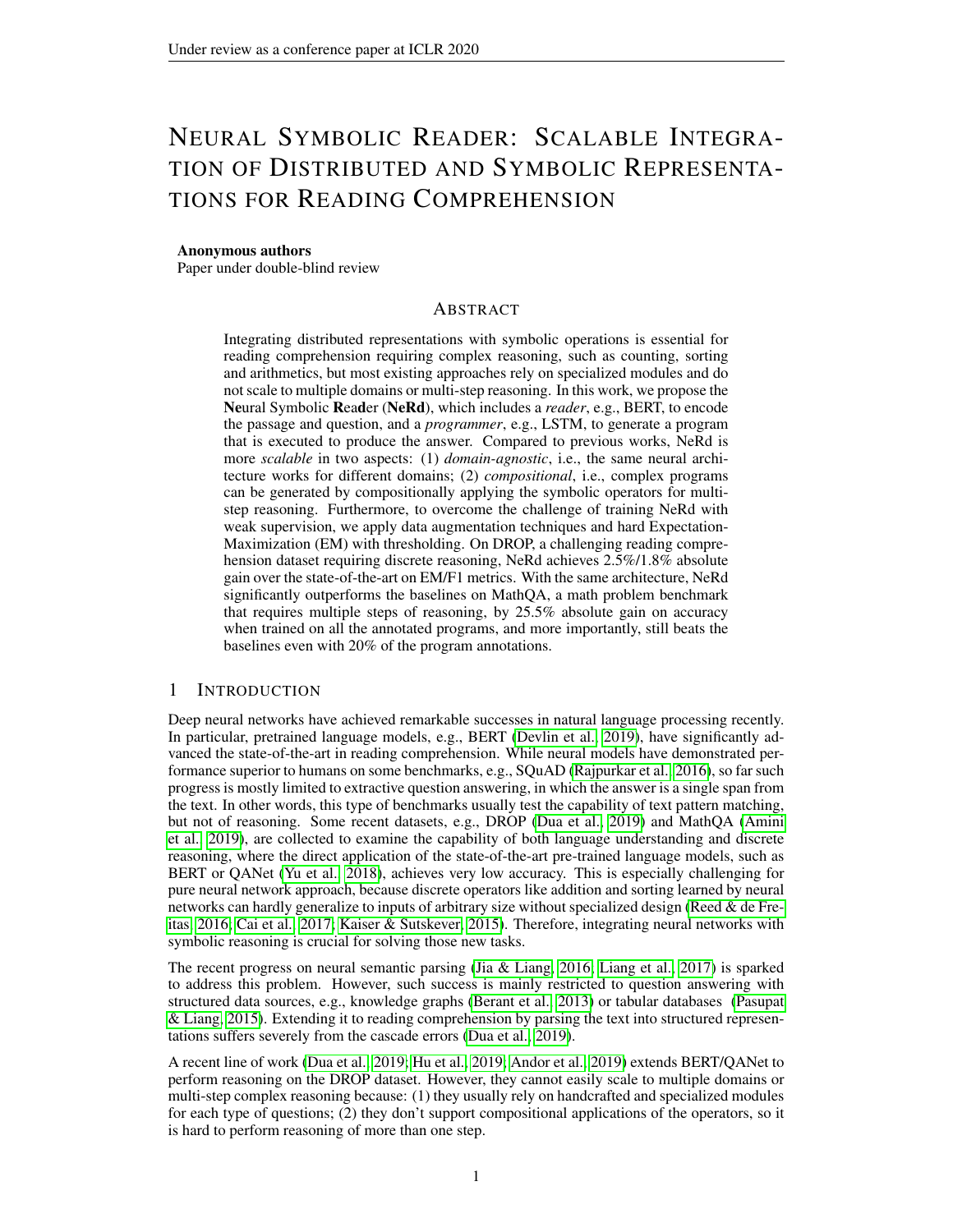<span id="page-1-0"></span>

Figure 1: Comparison of NeRd with previous approaches for reading comprehension requiring complex reasoning. The components in grey boxes are the neural architectures. Previous works mainly take two approaches: (1) augmenting pretrained language model such as BERT with specialized modules for each type of questions, which is hard to scale to multiple domains or multi-step complex reasoning; (2) applying neural semantic parser to the structured parses of the passage, which suffers severely from the cascade error. In contrast, the neural architecture of NeRd is domain-agnostic, which includes a "reader", e.g., BERT, and a "programmer", e.g., LSTM, to generate compositional programs that are directly executed over the passages.

In this work, we propose the Neural Symbolic Reader (NeRd) for reading comprehension, which consists of (1) a *reader* that encodes passages and questions into vector representations; and (2) a *programmer* that generates programs, which are executed to produce answers. The key insights behind NeRd are as follows: (1) by introducing a set of span selection operators, the compositional programs, usually executed against structured data such as databases in semantic parsing, can now be executed over text; (2) the same architecture can be applied to different domains by simply extending the set of symbolic operators.

A main challenge of training NeRd is that it is often expensive to collect program annotations, so the model needs to learn from weak supervision, i.e., with access only to the final answers. This raises two problems for learning: (1) cold start problem. There are no programs available at the beginning of training, so the training cannot proceed. We address this problem through data augmentation that generates noisy training data to bootstrap the training; (2) spurious program problem, where some programs produce the right answer for wrong rationales. We propose an iterative process using hard EM with thresholding, which filters out the spurious programs during training.

In our evaluation, NeRd demonstrates three major advantages: (1) better accuracy. It outperforms the previous state-of-the-art on DROP by 2.5%/1.8% on EM/F1, and the baselines on MathQA by a large margin of 25.5% on accuracy if trained with all annotated programs. Notably, it still outperforms the MathQA baselines using only 20% of the program annotations; (2) more scalable (domainagnostic and compositional). Unlike previous approaches, which rely on specialized modules that do not support compositional application of the operators, NeRd can be applied to tasks of different domains, e.g., DROP and MathQA, without changing the architecture, and more complex programs can be simply generated by extending the set of operators and compositionally applying them; (3) better interpretability. It is easier to interpret and verify an answer by inspecting the program that produces it, especially for the questions involving complex reasoning such as counting and sorting.

# 2 NEURAL SYMBOLIC READER

In this section, we present the design of NeRd. It consists of a *reader* that encodes the passages and questions into vector representations, and a *programmer* that generates programs in a domain specific language. The overall comparison between NeRd and previous works is visualized in Figure [1.](#page-1-0)

# 2.1 NEURAL ARCHITECTURE

We provide an overview of the two components in NeRd, and defer more details to Section [4.2.](#page-4-0)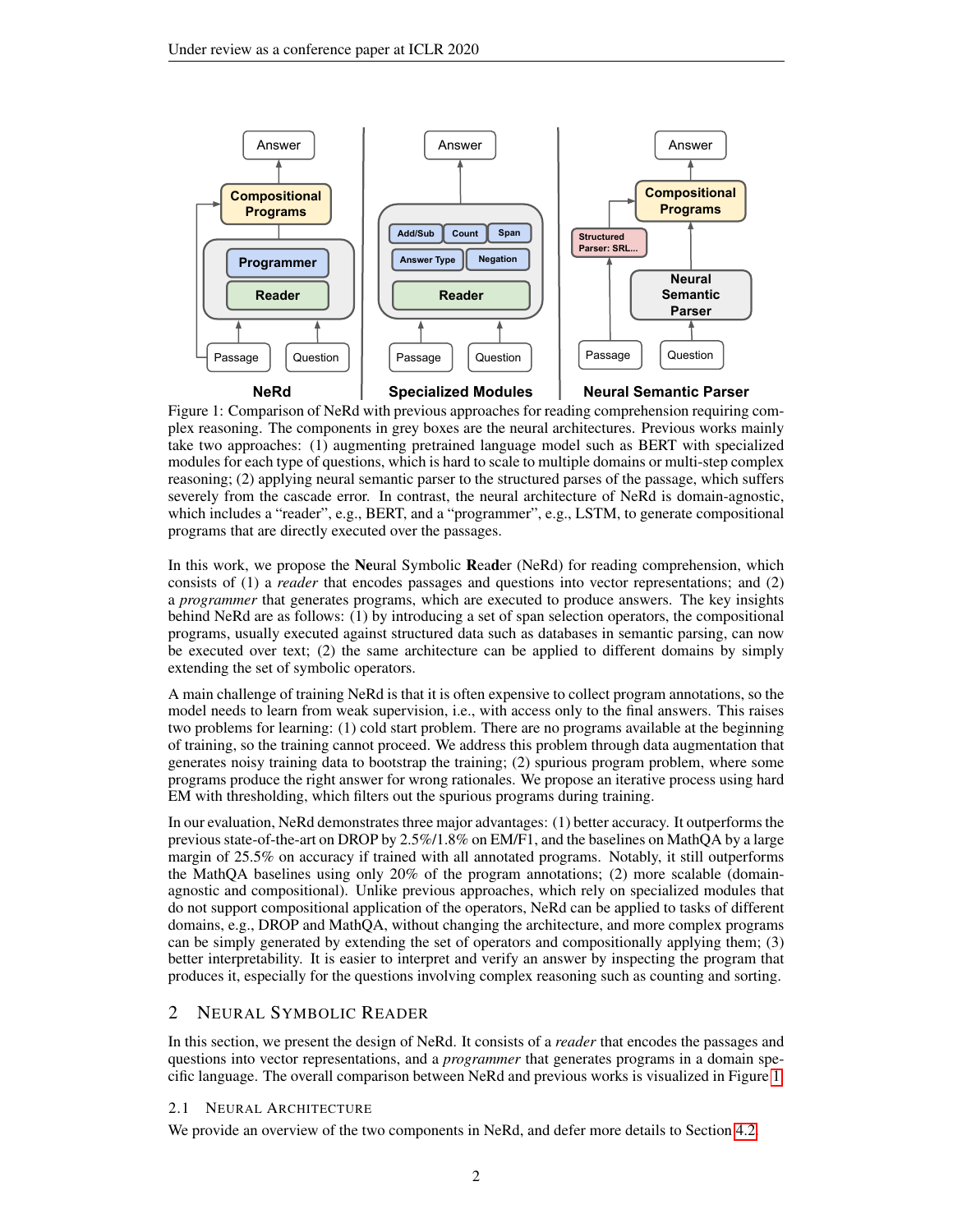Reader. Given the natural language text including a question and a passage, the reader component encodes each token  $t_i$  in the text into an embedding  $e_i$ , and generates a summary vector  $\tilde{e}_s$  for the entire text. Note that our framework is agnostic to the architecture choice of the encoder, so any neural module that turns words into vectors is applicable, e.g., BERT [\(Devlin et al., 2019\)](#page-9-0).

**Programmer.** The programmer takes the output of the reader as input, and then decodes a program as a sequence of tokens. Again, our model is agnostic to the design of decoder. For simplicity, we use an LSTM [\(Hochreiter & Schmidhuber, 1997\)](#page-9-8) decoder with attention [\(Bahdanau et al., 2014\)](#page-9-9) over the encoded text, and self-attention [\(Vaswani et al., 2017\)](#page-11-1) over the previously generated tokens.

A major advantage of our architecture is that it is *domain-agnostic*, i.e., the same architecture can be used for different domains. Compared to previous approaches that craft separate specialized modules for each answer type, we use a unified programmer component to generate programs for multi-step reasoning, and we can simply extend the operator set in the domain specific language (see next section) to adapt to a different domain. See Section [4.3](#page-6-0) for a more detailed discussion.

#### <span id="page-2-0"></span>2.2 DOMAIN SPECIFIC LANGUAGE

In this section, we introduce our domain specific language (DSL), which is used to interpret the tokens generated by the programmer component as an executable program.

We list the operators in our DSL in Table [1.](#page-3-0) To handle discrete reasoning, the DSL includes operators that perform arithmetics (DIFF, SUM), counting (COUNT) and sorting (ARGMAX, ARGMIN, MAX, MIN). These operators have been used in previous work in semantic parsing over structured data sources such as a knowledge graph or a tabular database.

However, the main challenge of applying such operations for reading comprehension is that the model needs to manipulate unstructured data, i.e., natural language text, and parsing the text into structured representations may introduce a lot of cascade errors. For example, [Dua et al.](#page-9-1) [\(2019\)](#page-9-1) found that their best performing semantic parsing pipeline using SRL [\(Carreras & Marquez, 2004\)](#page-9-10) ` can only find the logical forms for 35% of the questions, resulting in poor performance.

To address this issue, a key insight in our DSL design is to introduce the span selection operators, so that all the arithmetics, counting and sorting operators can be applied to text. Specifically, we introduce PASSAGE\_SPAN, QUESTION\_SPAN, VALUE, KEY-VALUE for selecting spans or numbers from the passage and question. For example, COUNT can use PASSAGE SPAN to pick out the spans that mention the relevant entities or events, e.g., touchdowns made by a certain person, and then returns the total number; ARGMAX relies on applying KEY-VALUE to pick out the spans (keys) for relevant mentions and their associated numbers (values), e.g., touchdowns and their lengths, and then returns the key with the highest value, e.g., the player kicking the longest touchdown. More examples can be found in Table [2.](#page-5-0) In summary, the introduction of span selection operators in the DSL enables the application of the discrete reasoning operators to text, and the resulting programs act as executable and interpretable representations of the reasoning process.

As mentioned above, our architecture is domain-agnostic and the only change needed, to apply to a different domain, is to extend the DSL with new operators. For example, MathQA benchmark requires adding more advanced mathematical operations beyond addition and subtraction, which are defined in [Amini et al.](#page-9-2) [\(2019\)](#page-9-2). We defer the details to Section [4.1.](#page-4-1)

A major advantage of our DSL is its *compositionality*, i.e., complex programs can be generated by compositionally applying the operators. Previous works [\(Andor et al., 2019\)](#page-9-7) only allow applying the operators for one step, which requires them to introduce operators to mimic two-step compositions, e.g., Merge (selecting two spans) and Sum3 (summing up three numbers). However, this would not scale to more steps of reasoning, as the number of required operators will grow exponentially w.r.t the number of steps. In contrast, NeRd can compose different operators to synthesize complex programs for multi-step reasoning. For example, on MathQA, the average number of operations per question is 5, and some programs apply more than 30 operations to compute the final answer.

## 3 TRAINING WITH WEAK SUPERVISION

Although it is relatively easy to collect question-answer pairs, it is often hard and expensive to obtain program annotations that represent the reasoning behind the answers. Thus, how to train NeRd with only weak supervision becomes a main challenge. In this section, we revisit the cold start and spurious program problems described in Section [1,](#page-0-0) and present our solutions.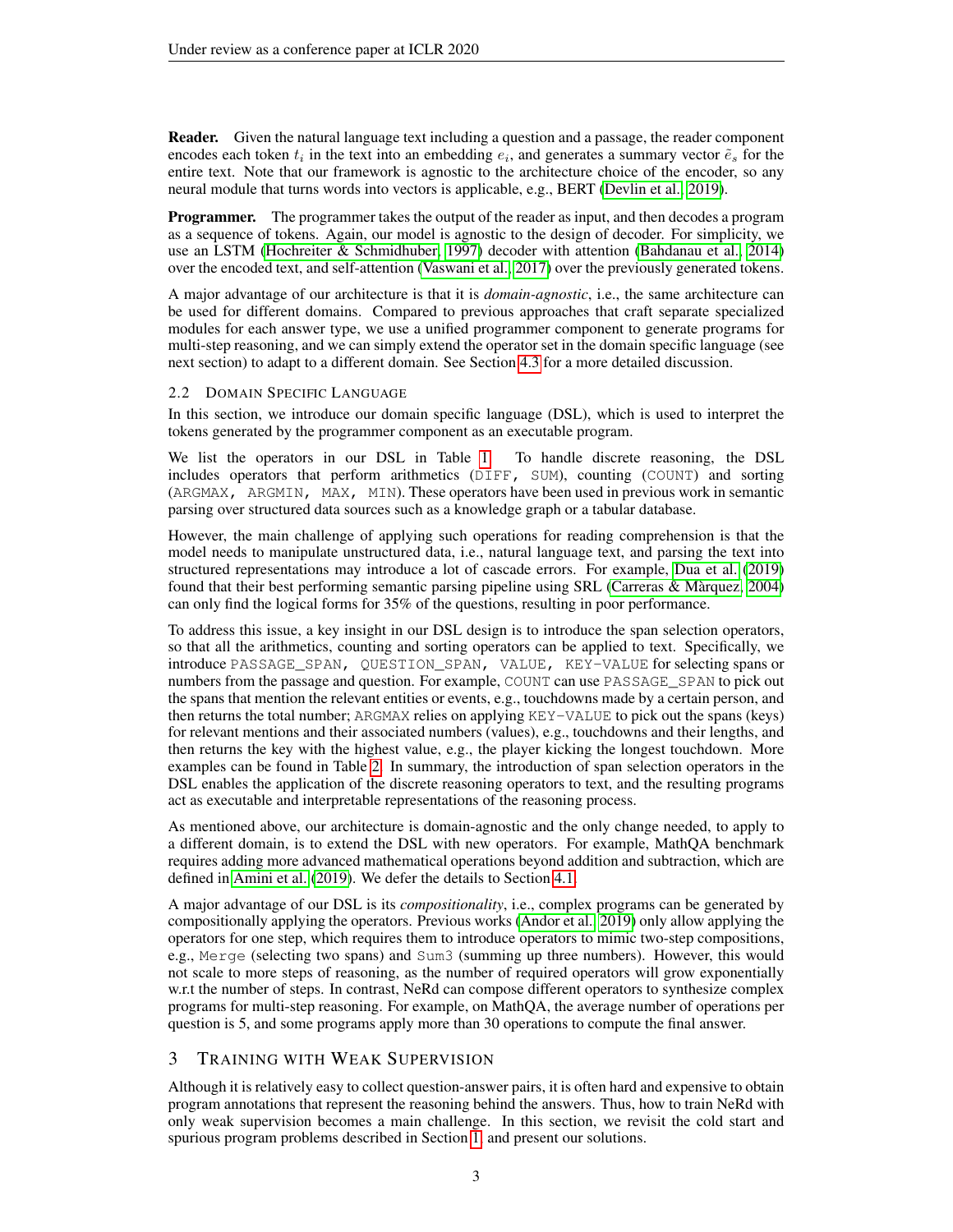<span id="page-3-0"></span>

| Operator             | <b>Arguments</b>             | Outputs     | <b>Description</b>                                       |
|----------------------|------------------------------|-------------|----------------------------------------------------------|
| PASSAGE SPAN         | $v0$ : the start index.      | a span.     | Select a span from the passage                           |
| <b>OUESTION SPAN</b> | $v1$ : the end index.        |             | or question.                                             |
| VALUE                | $v0$ : an index.             | a number.   | Select a number from the passage.                        |
| KEY-VALUE (KV)       | $v0$ : a span.               | a key-value | Select a key (span) value (number)                       |
|                      | v1: a number.                | pair.       | pair from the passage.                                   |
| DIFF                 | $v0$ : a number or index.    | a number.   | Compute the difference or                                |
| SUM                  | $v1$ : a number or index.    |             | sum of two numbers.                                      |
| COUNT                | v: a set of spans.           | a number.   | Count the number of given spans.                         |
| <b>MAX</b><br>MTN    | <b>v</b> : a set of numbers. | a number.   | Select the maximum / minimum<br>among the given numbers. |
| ARGMAX               | v: a set of key-value        | a span.     | Select the key (span)                                    |
| ARGMIN               | pairs.                       |             | with the highest / lowest value.                         |

Table 1: Overview of our domain-specific language. See Table [2](#page-5-0) for the sample usage.

## <span id="page-3-2"></span>3.1 DATA AUGMENTATION FOR COLD START

The cold start problem means that the training cannot get started when there isn't any program available. For example, a question "How many touchdowns did Brady throw" annotated with only an answer "3" cannot be directly used to train our model due to the lack of the target program to optimize on. To obtain program annotations from question-answer pairs, we first follow previous work to find programs for questions answerable by span selection or arithmetic operations via an exhaustive search, and we defer the details to Section [4.2.](#page-4-0) However, for questions involving counting or sorting operations, the space becomes too large for an exhaustive search, since these operations rely on the span selection as their sub-routines. For example, the number of possible spans in a text with 200 words is in the order of  $10<sup>4</sup>$ , and what's more, counting and sorting operators usually include more than one span as their arguments.

We apply data augmentation to address the search space explosion problem for counting and sorting operations. For counting, we augment the span selection questions by replacing the interrogatives, e.g., "what" and "who", with "how many" when applicable, and adding a call to COUNT over the selected spans in the answer. For example, a question "What areas have a Muslim population of more than 50000 people?" is changed into "How many areas...". For sorting, we extract the key-value pairs by first applying CoreNLP [\(Manning et al., 2014\)](#page-10-5) for entity recognition, and then heuristically find an associated number for each entity. If including them as the arguments of any sorting operator yields the correct answer, then such programs are added to the training set. More details can be found in Appendix [D.1.](#page-12-0) Although the programs found for counting and sorting through this data augmentation process is noisy, they help bootstrap the training. Throughout the training, we also use the model to decode programs, and add those leading to correct answers into our training set.

#### <span id="page-3-3"></span>3.2 HARD EM WITH THRESHOLDING AGAINST SPURIOUS PROGRAMS

#### <span id="page-3-1"></span>Algorithm 1 Hard EM with Thresholding

**Input:** question-answer pairs  $\{(x_i, y_i)\}_{i=1}^N$ , a model  $p_{\theta}$ , initial threshold  $\alpha_0$ , decay factor  $\gamma$ for each  $(x_i, y_i)$  do  $Z_i \leftarrow$  DataAugmentation $(x_i, y_i)$  $T \leftarrow 0$ repeat  $\alpha \leftarrow \alpha_0 * \gamma^T$  $\mathcal{D} \leftarrow \emptyset$ for each  $(x_i, y_i)$  do  $z_i^* = \arg \max_k p_\theta(z_i^k|x_i), z_i^k \in Z_i$ if  $p_{\theta}(z_i^*) > \alpha$  or  $T = 0$  and  $|Z_i| = 1$  then  $\mathcal{D} \leftarrow \mathcal{D} \cup (x_i, z_i^*)$ Update  $\theta$  by maximizing  $\sum_{\mathcal{D}} \log p_{\theta}(z^*|x)$  $T \leftarrow T + 1$ until converge or early stop

After collecting a set of programs for each question-answer pair, another obstacle is the spurious program problem, the phenomenon that a wrong program accidentally predicts a right answer. For example, per arithmetic question in DROP, there are on average 9.8 programs that return correct answers, but usually only one of them is semantically correct.

To filter out spurious programs, we adopt hard EM [\(Liang et al., 2018;](#page-10-6) [Min et al.,](#page-10-7) [2019\)](#page-10-7) due to its simplicity and efficiency. Specifically, this approach uses the current model to select the program with the highest model probability among the ones that return the correct answer, and then maxi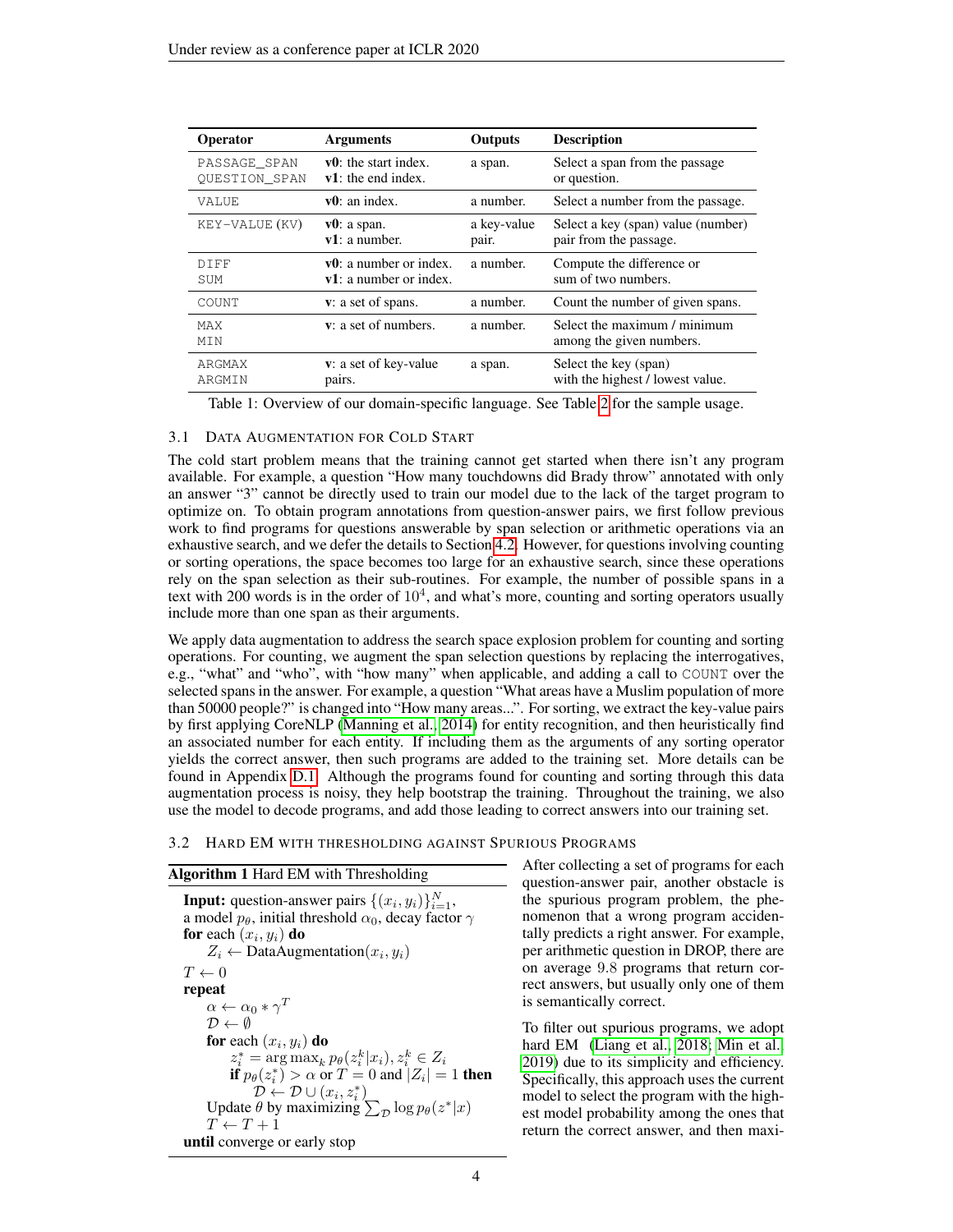mizes the likelihood of the selected program. In other words, it relies on the neural model itself to filter out the spurious programs. This algorithm is usually faster than the marginalized approach [\(Be](#page-9-5)[rant et al., 2013\)](#page-9-5) because at most one program per question-answer pair is used to compute the gradient, and the selection process is fast since it only has a forward pass.

Hard EM assumes for any question-answer pair, at least one of the generated programs is correct. However, there exist questions without any semantically correct program found, e.g., when the annotated answer itself is wrong. In this case, when directly applying the hard EM algorithm, even if the model probabilities for all the programs are very small, it will still select a program for training. RL-based approaches such as MAPO [\(Liang et al., 2018\)](#page-10-6) avoid this issue by optimizing the expected return, which weighs the gradient by the model probability. Thus, when all the programs of a question-answer pair have very small probabilities, they will be largely ignored during training. We incorporate this intuition into hard EM by introducing a decaying threshold  $\alpha$ , so that a program's probability has to be at least  $\alpha$  in order to be included for training. Our experiments show that both hard EM and thresholding are crucial for successful training. The pseudo-code of our training procedure is presented in Algorithm [1.](#page-3-1)

# 4 EVALUATION

In this section, we demonstrate the effectiveness of our approach on DROP [\(Dua et al., 2019\)](#page-9-1) and MathQA [\(Amini et al., 2019\)](#page-9-2), two recent benchmarks that require discrete reasoning over passages.

# <span id="page-4-1"></span>4.1 DATASETS

DROP. DROP (Discrete Reasoning Over Paragraphs) [\(Dua et al., 2019\)](#page-9-1) is designed to combine the challenges from both reading comprehension and semantic parsing communities. Specifically, the passages are collected from Wikipedia, each having at least twenty numbers. The question-answer pairs are crowdsourced in an adversarial way that they are accepted only when the questions cannot be correctly answered by the BiDAF model [\(Seo et al., 2017\)](#page-11-2). The dataset has 96.6K questionanswer pairs from 6.7K passages. Unlike most existing datasets that are solely based on the single span selection, the questions in DROP require complex reasoning, such as selecting multiple spans, arithmetic operations over numbers in the passage, counting and sorting, etc., which poses extra challenge for existing models. For example, vanilla BERT only gets around 30% F1 score. Table [2](#page-5-0) provides some sample questions in DROP, and their corresponding programs in our DSL (Table [1\)](#page-3-0).

For evaluation, we use the same metrics in [Dua et al.](#page-9-1) [\(2019\)](#page-9-1): (1) Exact Match (EM), where the score is 1 if the prediction exactly matches the ground truth, and 0 otherwise;  $(2)$  F1 score, which gives partial credits to predictions overlapping with the ground truth, but not the same.

MathQA. MathQA [\(Amini et al., 2019\)](#page-9-2) is a dataset with 37K question-answer pairs selected from AQuA [\(Ling et al., 2017\)](#page-10-8), but it is further annotated with gold programs in their domain-specific language. The passage length in MathQA is 38 on average, much shorter than DROP with 224. However, the questions in MathQA require more complex and advanced mathematical reasoning than DROP. To this aim, they design 58 math operations, which cover various advanced math topics including geometry, physics, probability, etc. Accordingly, we augment our DSL with those operators to support more advanced numerical reasoning. In these annotated programs, the average number of operations per question is 5, and some programs involve more than 30 steps of computation. Table [3](#page-5-1) shows an example from MathQA.

Note that each question in MathQA is accompanied with 4 options, where 1 of them is the correct answer. However, since we do not have the full knowledge of the operation semantics, we choose a conservative metric to evaluate the accuracy: a predicted program is considered to be correct only if it is exactly the same as the annotated program. Thus, this metric is an under-estimation of the accuracy based on the execution results. Despite that we use a much stricter measurement in our evaluation, we show that NeRd still outperforms the baselines by a large margin.

## <span id="page-4-0"></span>4.2 IMPLEMENTATION DETAILS

DROP. Similar to previous work [\(Dua et al., 2019\)](#page-9-1), for span prediction, we perform an exhaustive search to find all mentions of the ground truth spans in the passage, then include all of them as candidate programs. For numerical questions, we perform another exhaustive search over all expressions applying addition and subtraction over up to 3 numbers. In this way, we are able to find at least one program for over 95% of the training samples with a number as the answer. Our data augmentation approach for counting and sorting questions can be seen in Section [3.1.](#page-3-2)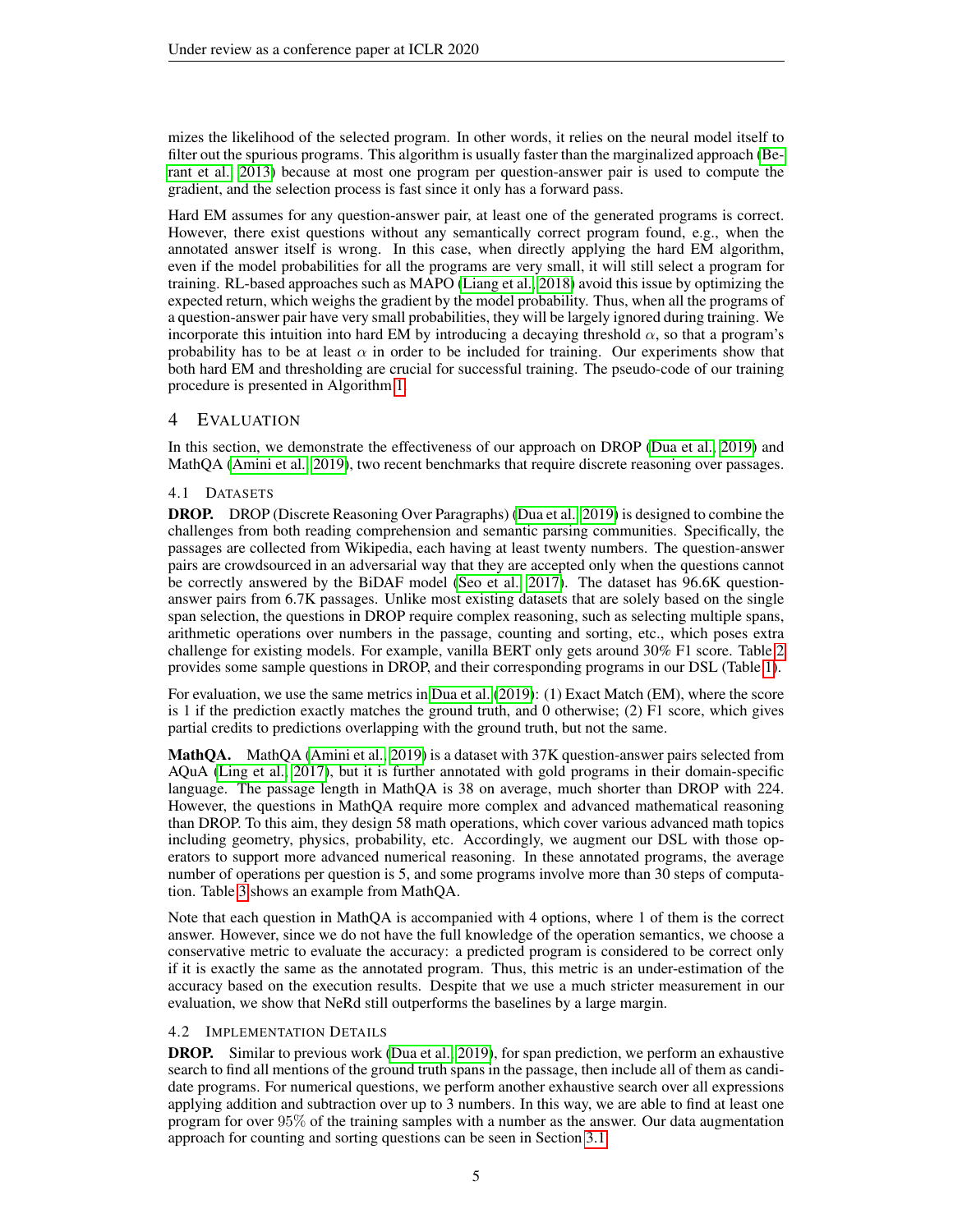<span id="page-5-0"></span>

| <b>Question &amp; Answer</b><br><b>Passage</b>                                                             |                                                                 |  |  |  |
|------------------------------------------------------------------------------------------------------------|-----------------------------------------------------------------|--|--|--|
| Multiple spans                                                                                             |                                                                 |  |  |  |
| the population was spread out with 26.20%<br><b>Question:</b> Which groups in percent are larger than 16%? |                                                                 |  |  |  |
| under the age of 18, $9.30\%$ from 18 to 24,                                                               | Program:                                                        |  |  |  |
| 26.50% from 25 to 44, 23.50% from 45 to 64,                                                                | PASSAGE_SPAN(26,30),                                            |  |  |  |
| and 14.60% who were 65 years of age or older                                                               | PASSAGE_SPAN(46,48),                                            |  |  |  |
|                                                                                                            | PASSAGE_SPAN(55,57)                                             |  |  |  |
|                                                                                                            | <b>Result:</b> 'under the age of 18', '25 to 44', '45 to 64'    |  |  |  |
|                                                                                                            | Date                                                            |  |  |  |
| When major general Nathanael Greene took                                                                   | <b>Question:</b> When did Marion rescue the American force?     |  |  |  |
| command in the south, Marion and lieutenant                                                                | Program:                                                        |  |  |  |
| colonel Henry Lee were ordered in January                                                                  | PASSAGE_SPAN(71,71),                                            |  |  |  |
| 1781 On August 31, Marion rescued a small                                                                  | PASSAGE_SPAN(72,72),                                            |  |  |  |
| American force trapped by 500 British sol-                                                                 | PASSAGE_SPAN(32,32)                                             |  |  |  |
| diers                                                                                                      | Result: 'August', '31', '1781'                                  |  |  |  |
|                                                                                                            | Numerical operations                                            |  |  |  |
| Lassen county had a population of 34,895.                                                                  | Question: How many people were not either solely white or       |  |  |  |
| The racial makeup of Lassen county was 25,532                                                              | solely African American?                                        |  |  |  |
| $(73.2\%)$ white (U.S. census), 2,834 $(8.1\%)$                                                            | <b>Program:</b> DIFF $(SUM(9,10),12)$                           |  |  |  |
| African American (U.S. census)                                                                             | <b>Result:</b> $34895 - 25532 - 2834 = 6529$                    |  |  |  |
|                                                                                                            | Counting                                                        |  |  |  |
| the Bolshevik party came to power in Novem-                                                                | <b>Question:</b> How many factors were involved in bringing the |  |  |  |
| ber 1917 through the simultaneous election in                                                              | Bolsheviks to power?                                            |  |  |  |
| the soviets and an organized uprising sup-                                                                 | Program:                                                        |  |  |  |
| ported by military mutiny                                                                                  | COUNT(PASSAGE_SPAN(62, 66), PASSAGE_SPAN(69, 74))               |  |  |  |
|                                                                                                            | <b>Result:</b>                                                  |  |  |  |
|                                                                                                            | COUNT(                                                          |  |  |  |
|                                                                                                            | 'simultaneous election in the soviets',                         |  |  |  |
|                                                                                                            | 'organized uprising supported by military mutiny') = $2$        |  |  |  |
|                                                                                                            | Sorting                                                         |  |  |  |
| Jaguars kicker <b>Josh Scobee</b> managed to get                                                           | <b>Question:</b> Who kicked the longest field goal?             |  |  |  |
| a 48-yard field goalwith kicker Nate Kaeding                                                               | Program:                                                        |  |  |  |
| getting a 23-yard field goal                                                                               | ARGMAX(                                                         |  |  |  |
|                                                                                                            | KV(PASSAGE_SPAN(50,53), VALUE(9)),                              |  |  |  |
|                                                                                                            | KV(PASSAGE_SPAN(92,94), VALUE(11)))                             |  |  |  |
|                                                                                                            | <b>Result:</b>                                                  |  |  |  |
|                                                                                                            | ARGMAX(KV('Josh Scobee', 48), KV('Nate Kaeding', 23))           |  |  |  |
|                                                                                                            | = 'Josh Scobee'                                                 |  |  |  |
| Leftwich flipped a 1-yard touchdown pass                                                                   | Question: How many yards was the shortest touchdown pass?       |  |  |  |
| to WrighsterLeftwich threw a 16- yard touch-                                                               | Program: MIN(VALUE(17), VALUE(19))                              |  |  |  |
| down pass to Williams for a 38-0 lead                                                                      | <b>Result:</b> MIN $(1, 16) = 1$                                |  |  |  |

Table 2: Examples of correct predictions on DROP development set.

<span id="page-5-1"></span>

| <b>Ouestion</b>                                             | Answer                                                               |
|-------------------------------------------------------------|----------------------------------------------------------------------|
| Someone on a skateboard is traveling 8                      | Program:                                                             |
| miles per hour. How many feet does she                      | multiply $(5, \text{divide}(multiply (8, 5280), \text{const.}3600))$ |
| travel in 5 seconds? $(1 \text{ mile} = 5280 \text{ feet})$ | <b>Result:</b> $5 * ((8 * 5280) / 3600) = 58.67$ ft                  |

Table 3: An example in MathQA dataset.

MathQA. Besides the setting where all the ground truth programs are provided during training, we also evaluate the weak supervision setting on MathQA. Due to the lack of program executor, we are unable to perform the search similar to what we have done on DROP. To enable the first training iteration of the model, we assume that we have access to the ground truth programs for a small fraction of training samples at the beginning, and only know the final answer for the rest of training samples. In the first training iteration, the model only trains on the samples annotated with programs. In each of the following iterations, we first run a beam search with a beam size 64 to generate programs for each training sample that has not been annotated in previous iterations, and add the generated program only if it is exactly the same as the ground truth annotation.

For a fair comparison, our reader uses the same pre-trained model as [\(Hu et al., 2019;](#page-9-6) [Andor et al.,](#page-9-7) [2019\)](#page-9-7), i.e., BERTLARGE. For both benchmarks, we perform greedy decoding during the evaluation.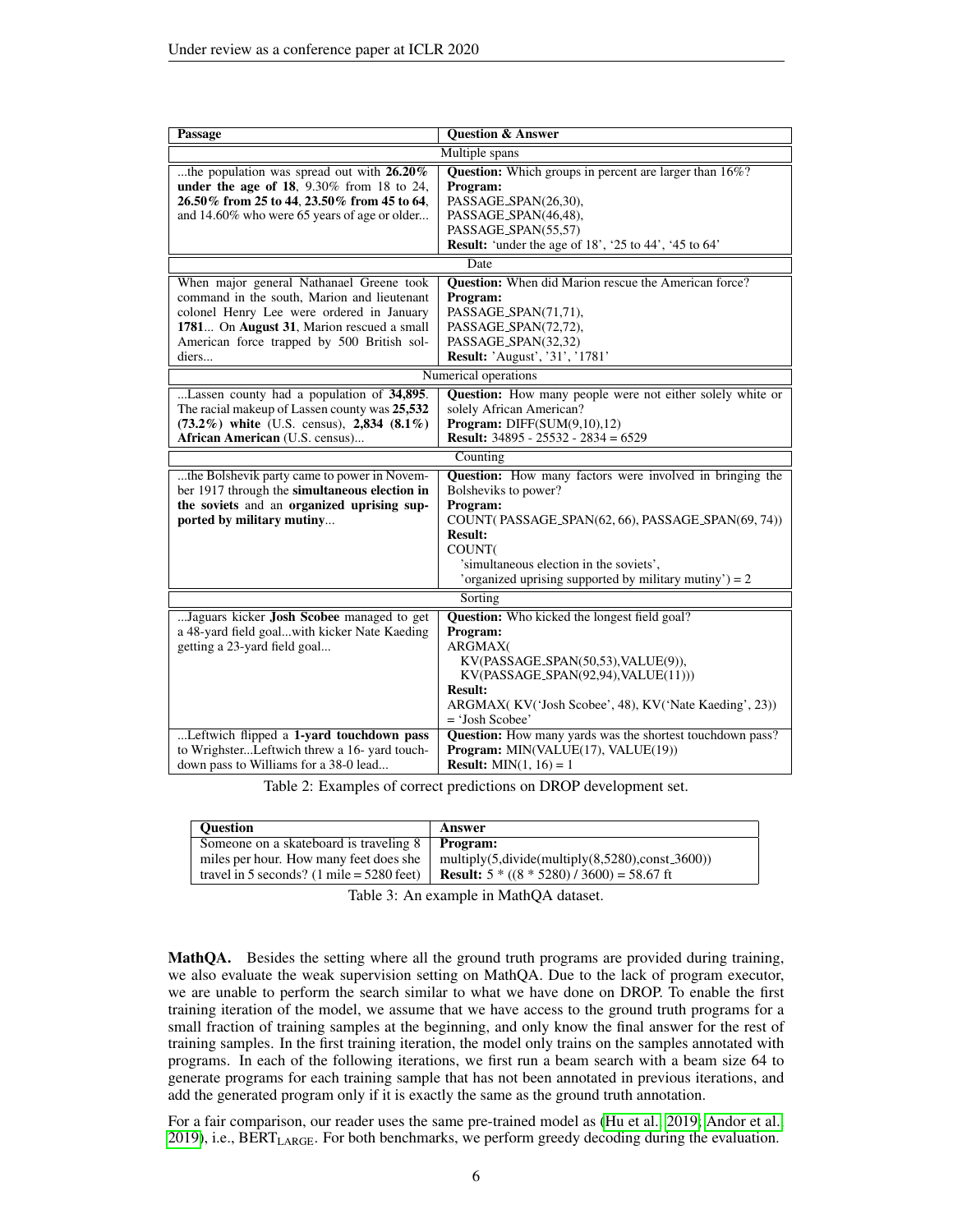<span id="page-6-1"></span>

|                           |       | <b>Overall</b> |      | Number $(62\%)$ |      | Span $\overline{(32\%)}$ |      | Spans $\overline{(4.4\%)}$ |      | <b>Date</b> $(1.6\%)$ |
|---------------------------|-------|----------------|------|-----------------|------|--------------------------|------|----------------------------|------|-----------------------|
|                           | EM    | F1             | EM   | F1              | EM   | F1                       | EM   | F1                         | EM   | F1                    |
| <b>NAOANet</b>            | 46.75 | 50.39          | 44.9 | 45.0            | 58.2 | 64.8                     | 0.0  | 27.3                       | 32.0 | 39.6                  |
| NABERTLARGE               | 64.61 | 67.35          | 63.8 | 64.0            | 75.9 | 80.6                     | 0.0  | 22.7                       | 55.7 | 60.8                  |
| $\rm{MTMSN}_{\rm{LARGE}}$ | 76.68 | 80.54          | 80.9 | 81.1            | 77.5 | 82.8                     | 25.1 | 62.8                       | 55.7 | 69.0                  |
| <b>BERT-Calc</b>          | 78.09 | 81.65          | 82.0 | 82.1            | 78.8 | 83.4                     | 5.1  | 45.0                       | 58.1 | 61.8                  |
| NeRd                      | 80.58 | 83.42          | 82.8 | 83.1            | 79.5 | 84.7                     | 61.2 | 83.5                       | 64.0 | 71.7                  |

Table 4: Results on DROP dev set.

#### <span id="page-6-0"></span>4.3 BASELINES

DROP. We evaluate NeRd against three types of baselines: (1) previous models on DROP; (2) NeRd with different training algorithms; and (3) NeRd with and without counting and sorting operations, and we discuss the details below.

*Previous approaches.* We compare with NAQANet [\(Dua et al., 2019\)](#page-9-1), NABERT [\(Hu et al., 2019\)](#page-9-6), MTMSN [\(Hu et al., 2019\)](#page-9-6), and BERT-Calc [\(Andor et al., 2019\)](#page-9-7). We have discussed the key differences between NeRd and BERT-Calc, the baseline with the best performance, in Section [2.2.](#page-2-0) On the other hand, NAQANet, NABERT, MTMSN share the same overall framework, where they augment an existing model to include individual modules for span selection, numerical expression generation, counting, negation, etc. While NAQANet is based on QANet, other baselines as well as NeRd are based on BERT. Note that the span selection modules themselves are not able to handle questions that return multiple spans as the answer, which causes the exact match accuracy to be zero on multiple-span selection questions for both NAQANet and NABERT. To tackle this issue, MTMSN adapts the non-maximum suppression algorithm [\(Rosenfeld & Thurston, 1971\)](#page-11-3) to select multiple spans from the candidates with the top prediction probabilities.

*Training variants of NeRd.* To show the effectiveness of our training algorithm, we compare with the following baselines: (1) *Hard EM* described in Section [3.2;](#page-3-3) and (2) *Maximum Likelihood*, which maximizes the likelihood of each program that returns the correct answer for a training sample.

*Operator variants of NeRd.* To show that NeRd learns to apply counting and sorting operations appropriately, we also evaluate the following two variants: (1) *NeRd without counting*: we remove the COUNT operation in Table [1,](#page-3-0) and introduce 10 operations COUNT\_0, COUNT\_1, ..., COUNT\_9, where the execution engine returns the number x for operation COUNT\_X. This counting process is the same as [\(Andor et al., 2019\)](#page-9-7). (2) *NeRd without sorting*: we remove ARGMAX, ARGMIN, MAX and MIN operations, so that the model needs to use span selection operations for sorting questions.

MathQA. We compare with Seq2prog and Seq2prog+cat models in [Amini et al.](#page-9-2) [\(2019\)](#page-9-2), which are LSTM-based encoder-decoder architectures implemented in OpenNMT [\(Klein et al., 2018\)](#page-10-9). In particular, Seq2prog+cat extracts the category label of each question, then trains separate LSTMs to handle different categories, which improves the accuracy by 2.3%.

## 4.4 RESULTS

DROP. Table [4](#page-6-1) summarizes our main evaluation results on DROP dev set with 9.5K samples. We can observe that NeRd outperforms previous models by  $2.5\%$  on exact match, and  $1.8\%$  on  $\overline{F}1$  score. Note that [Andor et al.](#page-9-7) [\(2019\)](#page-9-7) evaluates a variant of their BERT-Calculator model, where they train the model on CoQA [\(Reddy et al., 2019\)](#page-10-10) in addition to DROP and ensemble with 6 models, resulting in the exact match of 78.97, and F1 score of 82.56. However, we can see that even without additional training data and model ensembling, NeRd still beats this stronger variant of their model.

To understand the strengths of NeRd, we first show examples of correct predictions in Table [2.](#page-5-0) We can observe that NeRd is able to compose multiple operations so as to obtain the correct answer, which helps boost the performance. In particular, for questions that require the selection of multiple spans, the exact match accuracy of NeRd is more than double of the best previous approach that specially designed for multi-span prediction, and the F1 score also improves over 20%. The significant improvement over date questions may be also due to our better ability of multi-span selection, because over 10% of such questions require selecting multiple separate spans, similar to the example in Table [2.](#page-5-0) Meanwhile, NeRd is able to generate more complicated arithmetic expressions than [Andor et al.](#page-9-7) [\(2019\)](#page-9-7), thanks to the compositionality of our approach.

We further present our ablation studies of counting and sorting operations in Tables [5](#page-7-0) and [6.](#page-7-1) Specifically, we evaluate on two subsets of DROP dev set that include counting and sorting questions only,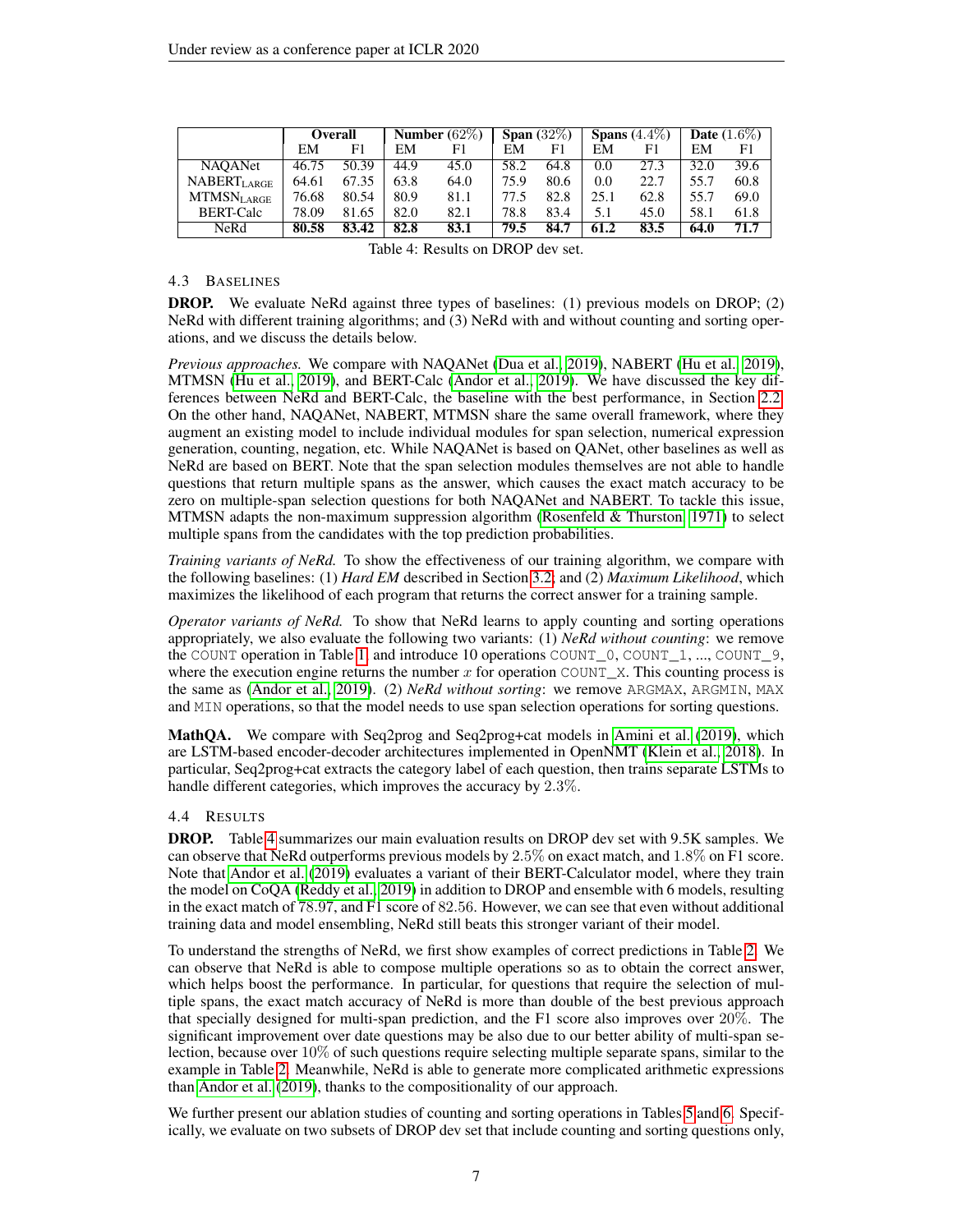<span id="page-7-0"></span>

|    | with Count Op | w/o Count op   |    | with Sort Ops | w/o Sort Ops |
|----|---------------|----------------|----|---------------|--------------|
| EM | 'J.I          | $\overline{1}$ | EM | 83.9          | 82.1         |
| T. | э. I          |                | F  | 86.8          | 85.5         |

(a) (b) Table 5: Results of counting and sorting questions on DROP dev set, where we compare variants of NeRd with and without the corresponding operations. (a): counting; (b): sorting.

<span id="page-7-1"></span>

| Passage                  | <b>Ouestion &amp; Prediction</b>                                                          |
|--------------------------|-------------------------------------------------------------------------------------------|
| with field goals of 38   | <b>Question:</b> How many total field goals were kicked in the game?                      |
| and 36 yards by kicker   | <b>Predicted Program:</b>                                                                 |
| Dan Carpenter  fol-      | COUNT(                                                                                    |
| lowed by a 43-yard field | PASSAGE_SPAN(75,75), PASSAGE_SPAN(77,78),                                                 |
| goal by Carpenter  52-   | PASSAGE_SPAN(133,135), PASSAGE_SPAN(315,317))                                             |
| yard field goal          | <b>Result:</b> COUNT( $'38'$ , '36 yards', '43-yard', '52-yard') = 4                      |
|                          | Predicted Program (-counting): COUNT5 Result: 5                                           |
| with the five most       | <b>Question:</b> How many of the five most common procedures are not done on the breasts? |
| common surgeries being   | <b>Predicted Program:</b>                                                                 |
| breast augmentation, li- | <b>COUNT</b>                                                                              |
| posuction, breast reduc- | PASSAGE_SPAN(132,135), PASSAGE_SPAN(140,142), PASSAGE_SPAN(144,149))                      |
| tion, eyelid surgery and | <b>Result:</b> COUNT('liposuction', 'eyelid surgery', 'abdominoplasty') = $3$             |
| abdominoplasty           | <b>Predicted Program (-counting): COUNT4 Result: 4</b>                                    |

| (a)                                |                                                                                  |  |  |
|------------------------------------|----------------------------------------------------------------------------------|--|--|
| Passage                            | <b>Ouestion &amp; Prediction</b>                                                 |  |  |
| In the third quarter, Arizona's    | <b>Question:</b> Who threw the longest touch down pass?                          |  |  |
| deficit continued to climb as Cas- | <b>Predicted Program:</b>                                                        |  |  |
| sel completed a 76-yard touchdown  | ARGMAX(                                                                          |  |  |
| pass to wide receiver Randy Moss   | $KV(PASSAGE\_SPAN(205,208), VALUE(18)),$                                         |  |  |
| quarterback Matt Leinart com-      | $KV(PASSAGE\_SPAN(142,143), VALUE(14)))$                                         |  |  |
| pleted a 78-yard touchdown pass to | <b>Result:</b> ARGMAX(KV('Matt Leinart', 78), KV('Cassel', 76)) = 'Matt Leinart' |  |  |
| wide receiver Larry Fitzgerald     | <b>Predicted Program (-sorting): PASSAGE_SPAN(82,84) Result: Matt Cassel</b>     |  |  |
| Carney got a 38-yard field goal    | Question: How many yards was the longest field goal?                             |  |  |
| with Carney connecting on a 39-    | <b>Predicted Program: MAX(VALUE(14), VALUE(11))</b>                              |  |  |
| vard field goal                    | <b>Result:</b> $MAX(39, 38) = 39$                                                |  |  |
|                                    | <b>Predicted Program (-sorting): VALUE(11) Result: 38</b>                        |  |  |

(b)

Table 6: Examples of counting and sorting questions on DROP dev set, where NeRd with the corresponding operations gives the correct predictions, while the variants without them do not. (a): counting; (b): sorting.

using the variants of NeRd with and without the corresponding operations. We can observe that adding these advanced operations can not only boost the performance, but also enable the model to provide the rationale behind its predictions. For counting problems, NeRd is able to select the spans related to the question. For sorting problems, NeRd first associates the entities with their corresponding values to compose the key-value pairs, then picks the most relevant ones for prediction. None of the previous models is able to demonstrate such reasoning processes, which suggests better interpretability of NeRd.

Finally, we present the results of different training algorithms in Table [7.](#page-8-0) First, we observe that by filtering spurious programs, the hard EM significantly boosts the performance of the maximum likelihood training for around  $10\%$ , which may be due to the fact that the exhaustive search finds plenty of spurious programs that yield the correct answer. Adding the threshold for program selection provides further improvement of 7%, indicating that our training algorithm can better handle the issue of spurious programs and be more tolerant to the noise of answer annotations. In Appendix [E,](#page-13-0) we show some examples discarded by NeRd using the threshold, which mostly have the wrong answer annotations, e.g., incorrect numerical operations or missing part of the information in the question.

MathQA. We present the results on MathQA test set with around 3K samples in Table [8.](#page-8-0) NeRd dramatically boosts the accuracy of the baselines by 25.5%. In addition, we also evaluate a variant of NeRd with the same model architecture, but the BERT encoder is not pre-trained and is randomly initialized. We observe that this variant still yields a performance gain of 17.4%. Note that NeRd is measured by the program accuracy, which is a much stricter criterion and thus is an underestimation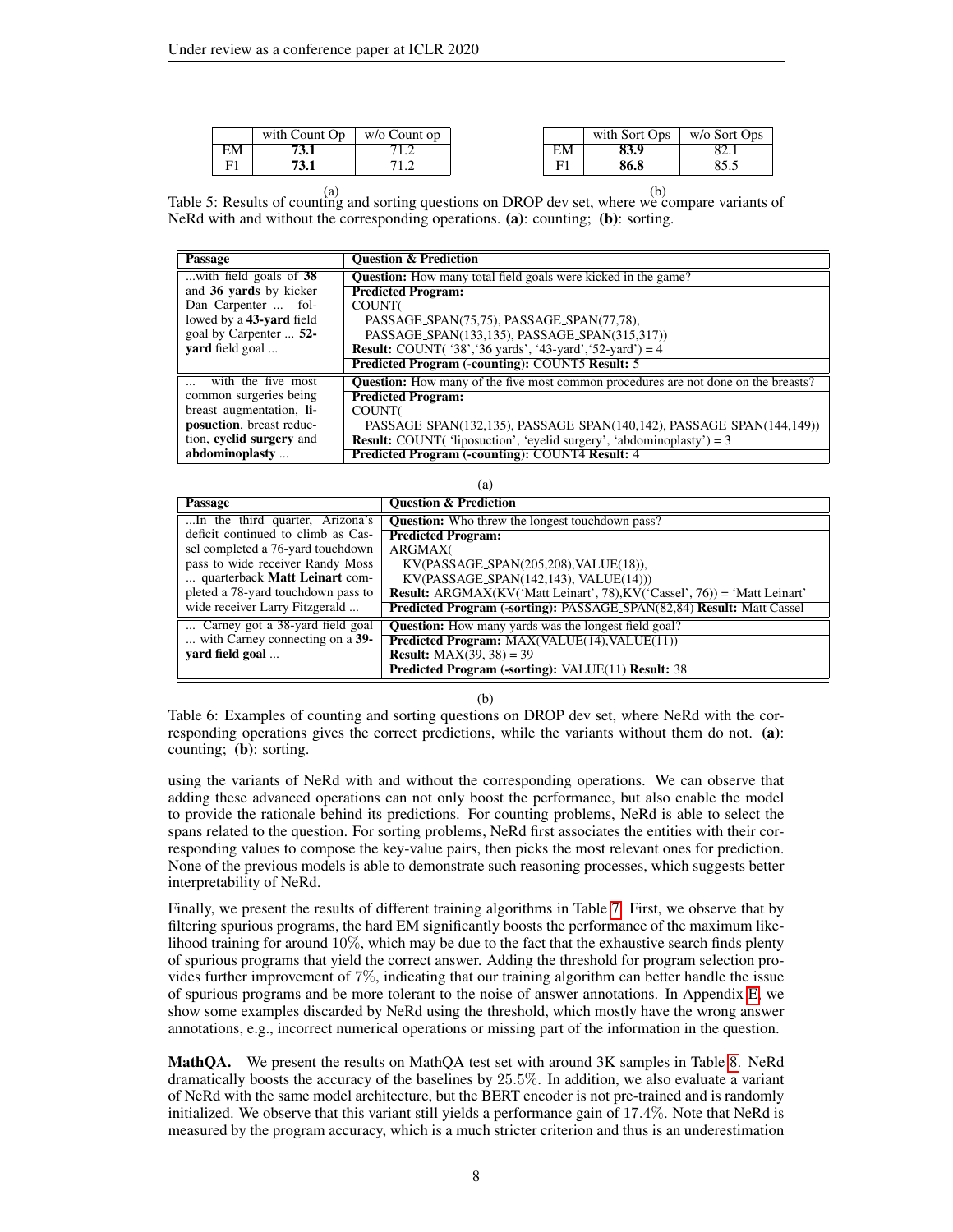<span id="page-8-0"></span>

|                    | EM    | F1    |
|--------------------|-------|-------|
| Hard EM            | 80.58 | 83.42 |
| with thresholding  |       |       |
| Hard EM            | 73.72 | 77.46 |
| Maximum Likelihood | 63.96 | 67.98 |

|                       | Accuracy |
|-----------------------|----------|
| Seq2prog              | 51.9     |
| Seq2prog+cat          | 54.2     |
| NeRd                  | 79.7     |
| $NeRd$ (-pretraining) | 71.6     |
| NeRd (20%)            | 56.5     |
|                       |          |

Table 7: Results of different training algorithms on DROP development set.

Table 8: Results on MathQA test set, with NeRd and two variants: (1) no pretraining; (2) using 20% of the program annotations in training.

of the execution accuracy computed in [\(Amini et al., 2019\)](#page-9-2). Moreover, even with only 20% training data labeled with ground truth programs, NeRd still outperforms the baseline.

## 5 RELATED WORK

Reading comprehension and question answering have recently attracted a lot of attention from the NLP community. A plethora of datasets have been available to evaluate different capabilities of the models, such as SQuAD [\(Rajpurkar et al., 2016\)](#page-10-0), CoQA [\(Reddy et al., 2019\)](#page-10-10), GLUE [\(Wang](#page-11-4) [et al., 2019\)](#page-11-4), etc. A bunch of representative models are proposed for these benchmarks, including BiDAF [\(Seo et al., 2017\)](#page-11-2), r-net [\(Wang et al., 2017\)](#page-11-5), DrQA [\(Chen et al., 2017\)](#page-9-11), DCN [\(Xiong](#page-11-6) [et al., 2016\)](#page-11-6) and QANet [\(Yu et al., 2018\)](#page-11-0). More recently, massive text pretraining techniques, e.g., ELMo [\(Peters et al., 2018\)](#page-10-11), BERT [\(Devlin et al., 2019\)](#page-9-0), XLNet [\(Yang et al., 2019\)](#page-11-7) and Roberta [\(Liu](#page-10-12) [et al., 2019\)](#page-10-12), have achieved superior performance on these tasks. However, for more complicated tasks that require logical reasoning, pretrained models alone are insufficient.

On the other hand, semantic parsing has recently seen a lot of progress from the neural symbolic approaches. [Jia & Liang](#page-9-4) [\(2016\)](#page-9-4); [Dong & Lapata](#page-9-12) [\(2016\)](#page-9-12); [Zhong et al.](#page-11-8) [\(2017\)](#page-11-8) applied neural sequenceto-sequence and sequence-to-tree models to semantic parsing with full supervision. [Liang et al.](#page-10-3) [\(2017\)](#page-10-3); [Neelakantan et al.](#page-10-13) [\(2016\)](#page-10-13); [Krishnamurthy et al.](#page-10-14) [\(2017\)](#page-10-14); [Guu et al.](#page-9-13) [\(2017\)](#page-9-13); [Liang et al.](#page-10-6) [\(2018\)](#page-10-6) have advanced the state-of-the-art in weakly supervised semantic parsing on knowledge graphs and tabular databases. However, most of the successes of semantic parsing are limited to structured data sources. In contrast, our work naturally extends the complex reasoning in semantic parsing to reading comprehension by introducing the span selection operators. Several methods for training with weak supervision have been proposed in the context of weakly supervised semantic parsing including Maximum Marginal Likelihood [\(Berant et al., 2013;](#page-9-5) [Krishnamurthy et al., 2017;](#page-10-14) [Dasigi](#page-9-14) [et al., 2019;](#page-9-14) [Guu et al., 2017\)](#page-9-13), RL [\(Liang et al., 2017;](#page-10-3) [2018\)](#page-10-6) and Hard EM [\(Liang et al., 2017;](#page-10-3) [Min](#page-10-7) [et al., 2019\)](#page-10-7). Our approach is based on Hard EM due to its simplicity and efficiency, and extends it by adding a decaying threshold, which improves its robustness against spurious programs.

In the broader context, neural symbolic approaches have been been applied to Visual Question Answering [\(Andreas et al., 2016;](#page-9-15) [Mao et al., 2019;](#page-10-15) [Johnson et al., 2017\)](#page-10-16), where the neural architecture is composed with sub-modules based on the structured parses of the question. Another line of work studied neural symbolic approaches to learn the execution of symbolic operations such as addition and sorting [\(Graves et al., 2014;](#page-9-16) [Reed & de Freitas, 2016;](#page-10-1) [Cai et al., 2017;](#page-9-3) [Dong et al., 2019\)](#page-9-17). In this work, we study neural symbolic approaches for reading comprehension tasks that require discrete reasoning over the text [\(Dua et al., 2019;](#page-9-1) [Hu et al., 2019;](#page-9-6) [Andor et al., 2019;](#page-9-7) [Amini et al., 2019\)](#page-9-2).

# 6 CONCLUSION

We presented the Neural Symbolic Reader (NeRd) as a scalable integration of distributed representations and symbolic operations for reading comprehension, which consists of a reader that encodes text into vector representation, and a programmer that generates programs, which will be executed to produce the answer. By introducing the span selection operators, our *domain-agnostic* architecture can generate *compositional* programs to perform complex reasoning over text for different domains by only extending the set of operators. We also overcome the challenge of weak supervision by applying data augmentation techniques and hard EM with thresholding. In our evaluation, using the same model architecture without any change, NeRd significantly surpasses previous state-of-the-arts on two challenging reading comprehension tasks, DROP and MathQA. We hope to motivate future works to introduce the complex reasoning to other domains or other tasks in NLP, e.g., machine translation and language modeling, by extending the set of operators.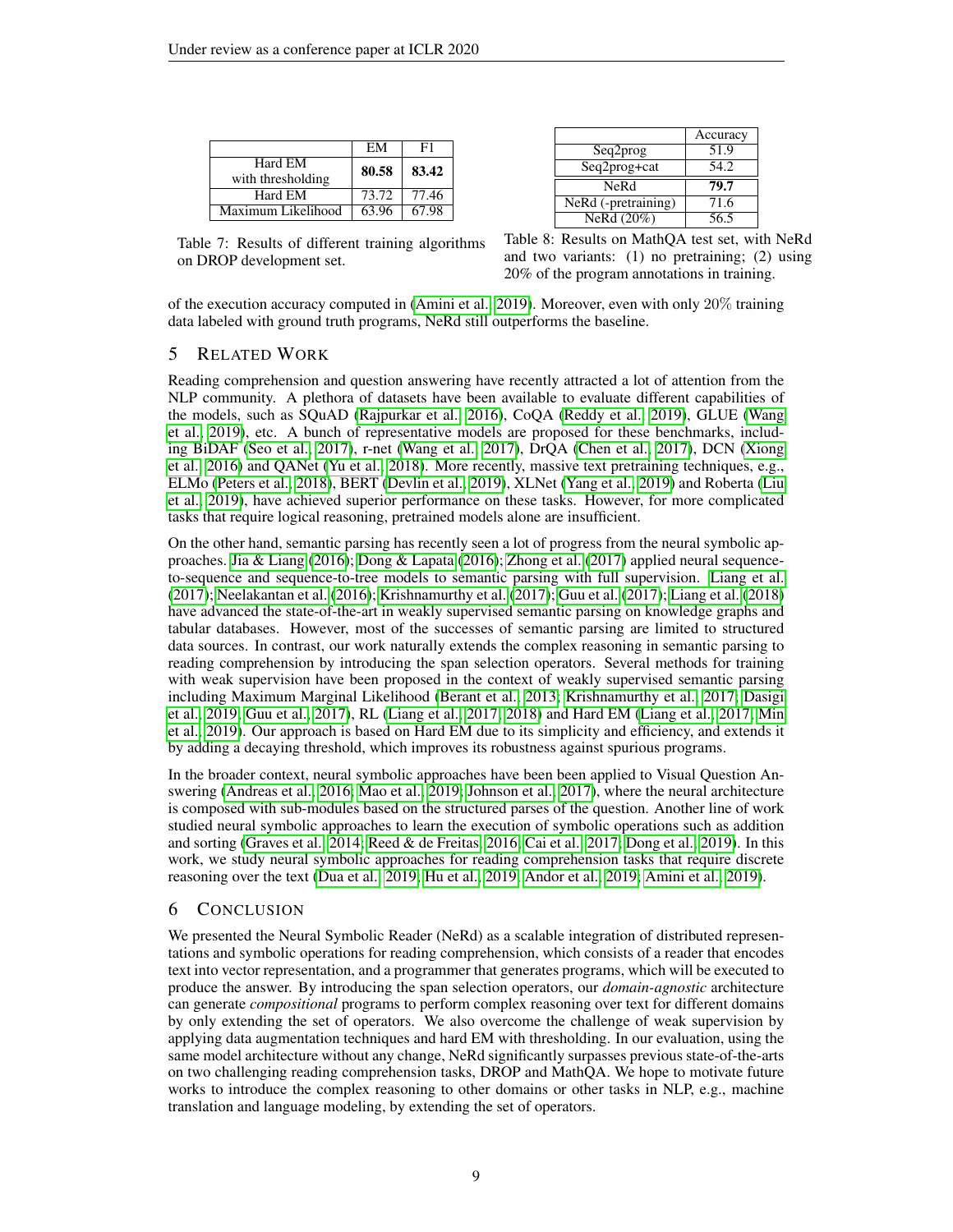## **REFERENCES**

- <span id="page-9-2"></span>Aida Amini, Saadia Gabriel, Peter Lin, Rik Koncel-Kedziorski, Yejin Choi, and Hannaneh Hajishirzi. Mathqa: Towards interpretable math word problem solving with operation-based formalisms. *arXiv preprint arXiv:1905.13319*, 2019.
- <span id="page-9-7"></span>Daniel Andor, Luheng He, Kenton Lee, and Emily Pitler. Giving bert a calculator: Finding operations and arguments with reading comprehension. *arXiv preprint arXiv:1909.00109*, 2019.
- <span id="page-9-15"></span>Jacob Andreas, Marcus Rohrbach, Trevor Darrell, and Dan Klein. Learning to compose neural networks for question answering. *arXiv:1601.01705*, 2016.
- <span id="page-9-9"></span>Dzmitry Bahdanau, Kyunghyun Cho, and Yoshua Bengio. Neural machine translation by jointly learning to align and translate. *arXiv:1409.0473*, 2014.
- <span id="page-9-5"></span>Jonathan Berant, Andrew Chou, Roy Frostig, and Percy Liang. Semantic parsing on freebase from question-answer pairs. *EMNLP*, 2(5):6, 2013.
- <span id="page-9-3"></span>Jonathon Cai, Richard Shin, and Dawn Song. Making neural programming architectures generalize via recursion. *ICLR*, 2017.
- <span id="page-9-10"></span>Xavier Carreras and Lluís Màrquez. Introduction to the conll-2004 shared task: Semantic role labeling. In *Proceedings of the Eighth Conference on Computational Natural Language Learning (CoNLL-2004) at HLT-NAACL 2004*, pp. 89–97, 2004.
- <span id="page-9-11"></span>Danqi Chen, Adam Fisch, Jason Weston, and Antoine Bordes. Reading wikipedia to answer opendomain questions. In *Proceedings of the 55th Annual Meeting of the Association for Computational Linguistics, ACL 2017, Vancouver, Canada, July 30 - August 4, Volume 1: Long Papers*, pp. 1870–1879, 2017.
- <span id="page-9-14"></span>Pradeep Dasigi, Matt Gardner, Shikhar Murty, Luke Zettlemoyer, and Eduard Hovy. Iterative search for weakly supervised semantic parsing. In *Proceedings of the 2019 Conference of the North American Chapter of the Association for Computational Linguistics: Human Language Technologies, Volume 1 (Long and Short Papers)*, pp. 2669–2680, 2019.
- <span id="page-9-0"></span>Jacob Devlin, Ming-Wei Chang, Kenton Lee, and Kristina Toutanova. Bert: Pre-training of deep bidirectional transformers for language understanding. In *Proceedings of the 2019 Conference of the North American Chapter of the Association for Computational Linguistics: Human Language Technologies, Volume 1 (Long and Short Papers)*, pp. 4171–4186, 2019.
- <span id="page-9-17"></span>Honghua Dong, Jiayuan Mao, Tian Lin, Chong Wang, Lihong Li, and Denny Zhou. Neural logic machines. In *7th International Conference on Learning Representations, ICLR 2019, New Orleans, LA, USA, May 6-9, 2019*, 2019.
- <span id="page-9-12"></span>Li Dong and Mirella Lapata. Language to logical form with neural attention. *ACL*, 2016.
- <span id="page-9-1"></span>Dheeru Dua, Yizhong Wang, Pradeep Dasigi, Gabriel Stanovsky, Sameer Singh, and Matt Gardner. DROP: A reading comprehension benchmark requiring discrete reasoning over paragraphs. In *Proc. of NAACL*, 2019.
- <span id="page-9-16"></span>Alex Graves, Greg Wayne, and Ivo Danihelka. Neural turing machines. *CoRR*, abs/1410.5401, 2014. URL <http://arxiv.org/abs/1410.5401>.
- <span id="page-9-13"></span>Kelvin Guu, Panupong Pasupat, Evan Liu, and Percy Liang. From language to programs: Bridging reinforcement learning and maximum marginal likelihood. *ACL*, 2017.
- <span id="page-9-8"></span>Sepp Hochreiter and Jürgen Schmidhuber. Long short-term memory. *Neural Comput.*, 1997.
- <span id="page-9-6"></span>Minghao Hu, Yuxing Peng, Zhen Huang, and Dongsheng Li. A multi-type multi-span network for reading comprehension that requires discrete reasoning. *arXiv preprint arXiv:1908.05514*, 2019.

<span id="page-9-4"></span>Robin Jia and Percy Liang. Data recombination for neural semantic parsing. *ACL*, 2016.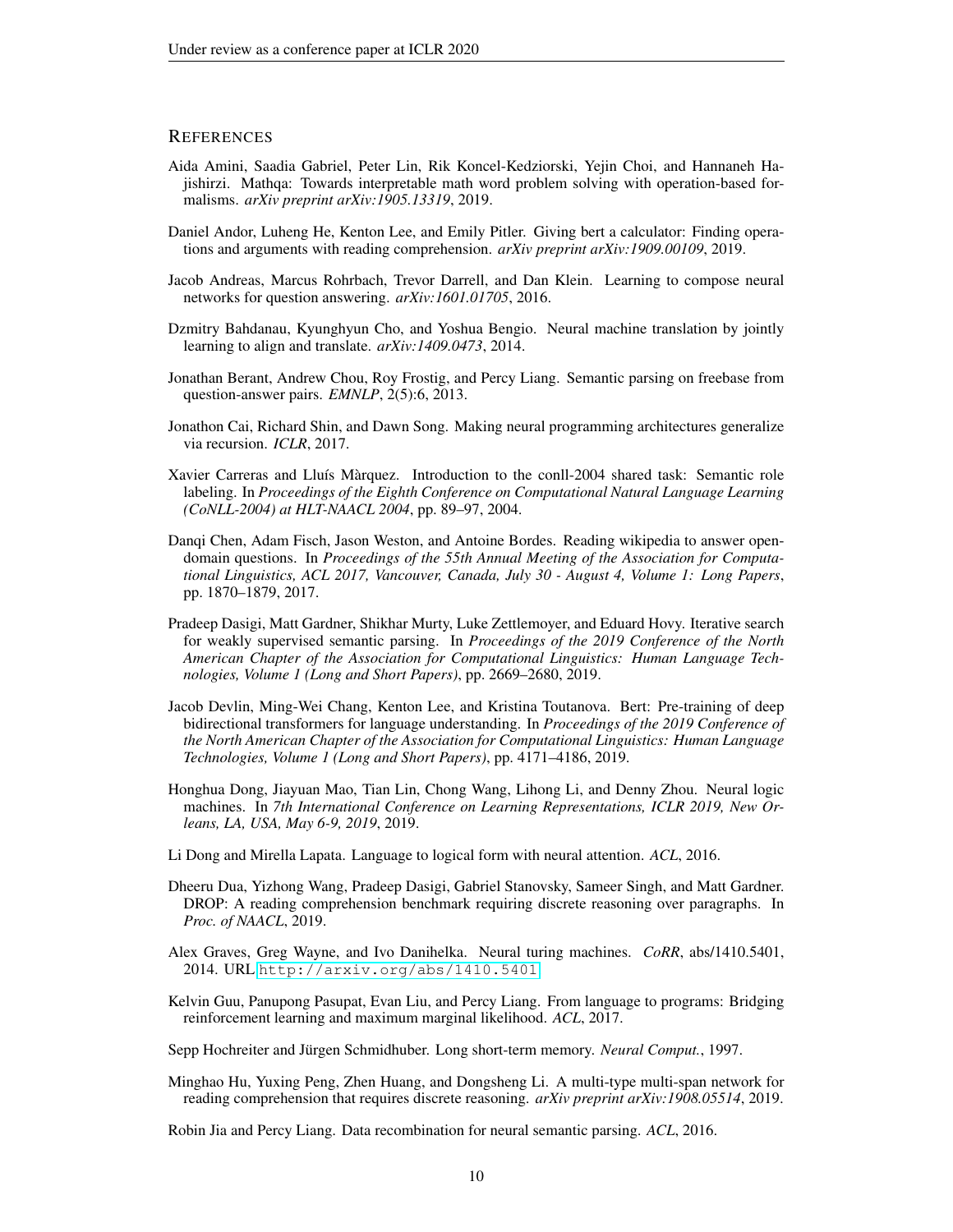- <span id="page-10-16"></span>Justin Johnson, Bharath Hariharan, Laurens van der Maaten, Judy Hoffman, Li Fei-Fei, C Lawrence Zitnick, and Ross Girshick. Inferring and executing programs for visual reasoning. In *Proceedings of the IEEE International Conference on Computer Vision*, pp. 2989–2998, 2017.
- <span id="page-10-2"></span>Łukasz Kaiser and Ilya Sutskever. Neural gpus learn algorithms. *arXiv:1511.08228*, 2015.
- <span id="page-10-9"></span>Guillaume Klein, Yoon Kim, Yuntian Deng, Vincent Nguyen, Jean Senellart, and Alexander M Rush. Opennmt: Neural machine translation toolkit. *arXiv preprint arXiv:1805.11462*, 2018.
- <span id="page-10-14"></span>Jayant Krishnamurthy, Pradeep Dasigi, and Matt Gardner. Neural semantic parsing with type constraints for semi-structured tables. *EMNLP*, 2017.
- <span id="page-10-3"></span>Chen Liang, Jonathan Berant, Quoc Le, Kenneth D. Forbus, and Ni Lao. Neural symbolic machines: Learning semantic parsers on freebase with weak supervision. *ACL*, 2017.
- <span id="page-10-6"></span>Chen Liang, Mohammad Norouzi, Jonathan Berant, Quoc V. Le, and Ni Lao. Memory augmented policy optimization for program synthesis and semantic parsing. In *NeurIPS*, pp. 10015–10027, 2018.
- <span id="page-10-8"></span>Wang Ling, Dani Yogatama, Chris Dyer, and Phil Blunsom. Program induction by rationale generation: Learning to solve and explain algebraic word problems. In *Proceedings of the 55th Annual Meeting of the Association for Computational Linguistics (Volume 1: Long Papers)*, pp. 158–167, 2017.
- <span id="page-10-12"></span>Yinhan Liu, Myle Ott, Naman Goyal, Jingfei Du, Mandar Joshi, Danqi Chen, Omer Levy, Mike Lewis, Luke Zettlemoyer, and Veselin Stoyanov. Roberta: A robustly optimized BERT pretraining approach. *CoRR*, abs/1907.11692, 2019.
- <span id="page-10-5"></span>Christopher Manning, Mihai Surdeanu, John Bauer, Jenny Finkel, Steven Bethard, and David Mc-Closky. The stanford corenlp natural language processing toolkit. In *Proceedings of 52nd annual meeting of the association for computational linguistics: system demonstrations*, pp. 55–60, 2014.
- <span id="page-10-15"></span>Jiayuan Mao, Chuang Gan, Pushmeet Kohli, Joshua B. Tenenbaum, and Jiajun Wu. The neurosymbolic concept learner: Interpreting scenes, words, and sentences from natural supervision. In *7th International Conference on Learning Representations, ICLR 2019, New Orleans, LA, USA, May 6-9, 2019*, 2019.
- <span id="page-10-7"></span>Sewon Min, Danqi Chen, Hannaneh Hajishirzi, and Luke Zettlemoyer. A discrete hard em approach for weakly supervised question answering. *arXiv preprint arXiv:1909.04849*, 2019.
- <span id="page-10-13"></span>Arvind Neelakantan, Quoc V Le, Martin Abadi, Andrew McCallum, and Dario Amodei. Learning a natural language interface with neural programmer. *arXiv preprint arXiv:1611.08945*, 2016.
- <span id="page-10-4"></span>Panupong Pasupat and Percy Liang. Compositional semantic parsing on semi-structured tables. *ACL*, 2015.
- <span id="page-10-11"></span>Matthew E. Peters, Mark Neumann, Mohit Iyyer, Matt Gardner, Christopher Clark, Kenton Lee, and Luke Zettlemoyer. Deep contextualized word representations. In *Proceedings of the 2018 Conference of the North American Chapter of the Association for Computational Linguistics: Human Language Technologies, NAACL-HLT 2018, New Orleans, Louisiana, USA, June 1-6, 2018, Volume 1 (Long Papers)*, pp. 2227–2237, 2018.
- <span id="page-10-0"></span>Pranav Rajpurkar, Jian Zhang, Konstantin Lopyrev, and Percy Liang. Squad: 100,000+ questions for machine comprehension of text. In *Proceedings of the 2016 Conference on Empirical Methods in Natural Language Processing, EMNLP 2016, Austin, Texas, USA, November 1-4, 2016*, pp. 2383–2392, 2016.
- <span id="page-10-10"></span>Siva Reddy, Danqi Chen, and Christopher D. Manning. Coqa: A conversational question answering challenge. *TACL*, 7:249–266, 2019.

<span id="page-10-1"></span>Scott Reed and Nando de Freitas. Neural programmer-interpreters. *ICLR*, 2016.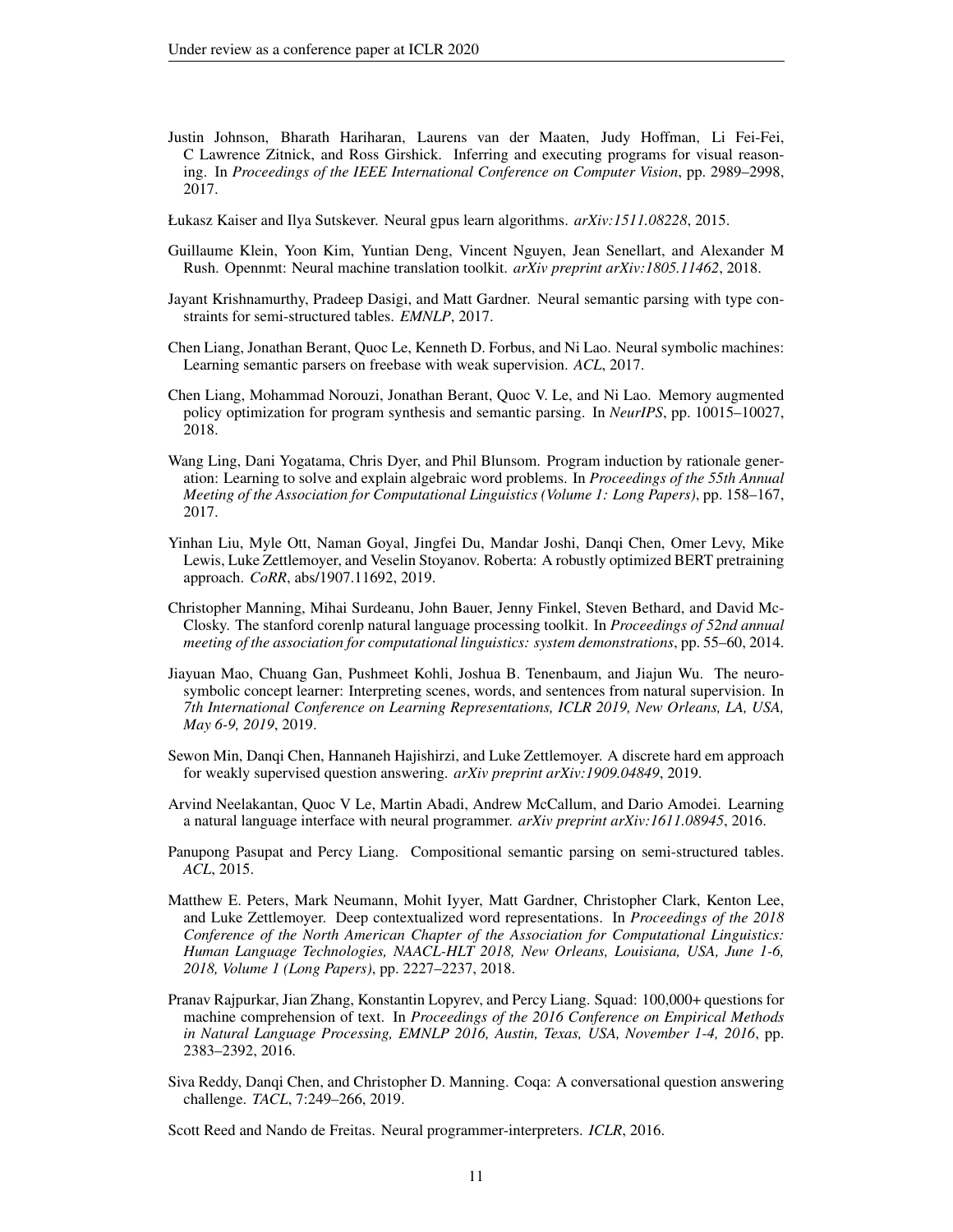- <span id="page-11-3"></span>Azriel Rosenfeld and Mark Thurston. Edge and curve detection for visual scene analysis. *IEEE Transactions on computers*, (5):562–569, 1971.
- <span id="page-11-2"></span>Min Joon Seo, Aniruddha Kembhavi, Ali Farhadi, and Hannaneh Hajishirzi. Bidirectional attention flow for machine comprehension. In *ICLR*, 2017.
- <span id="page-11-1"></span>Ashish Vaswani, Noam Shazeer, Niki Parmar, Jakob Uszkoreit, Llion Jones, Aidan N Gomez, Łukasz Kaiser, and Illia Polosukhin. Attention is all you need. In *Advances in neural information processing systems*, pp. 5998–6008, 2017.
- <span id="page-11-4"></span>Alex Wang, Amanpreet Singh, Julian Michael, Felix Hill, Omer Levy, and Samuel R. Bowman. GLUE: A multi-task benchmark and analysis platform for natural language understanding. In *7th International Conference on Learning Representations, ICLR 2019, New Orleans, LA, USA, May 6-9, 2019*, 2019.
- <span id="page-11-5"></span>Wenhui Wang, Nan Yang, Furu Wei, Baobao Chang, and Ming Zhou. Gated self-matching networks for reading comprehension and question answering. In *Proceedings of the 55th Annual Meeting of the Association for Computational Linguistics, ACL 2017, Vancouver, Canada, July 30 - August 4, Volume 1: Long Papers*, pp. 189–198, 2017.
- <span id="page-11-6"></span>Caiming Xiong, Victor Zhong, and Richard Socher. Dynamic coattention networks for question answering. *CoRR*, abs/1611.01604, 2016. URL <http://arxiv.org/abs/1611.01604>.
- <span id="page-11-7"></span>Zhilin Yang, Zihang Dai, Yiming Yang, Jaime G. Carbonell, Ruslan Salakhutdinov, and Quoc V. Le. Xlnet: Generalized autoregressive pretraining for language understanding. *CoRR*, abs/1906.08237, 2019.
- <span id="page-11-0"></span>Adams Wei Yu, David Dohan, Minh-Thang Luong, Rui Zhao, Kai Chen, Mohammad Norouzi, and Quoc V. Le. Qanet: Combining local convolution with global self-attention for reading comprehension. In *6th International Conference on Learning Representations, ICLR 2018, Vancouver, BC, Canada, April 30 - May 3, 2018, Conference Track Proceedings*, 2018.
- <span id="page-11-8"></span>Victor Zhong, Caiming Xiong, and Richard Socher. Seq2sql: Generating structured queries from natural language using reinforcement learning. *arXiv:1709.00103*, 2017.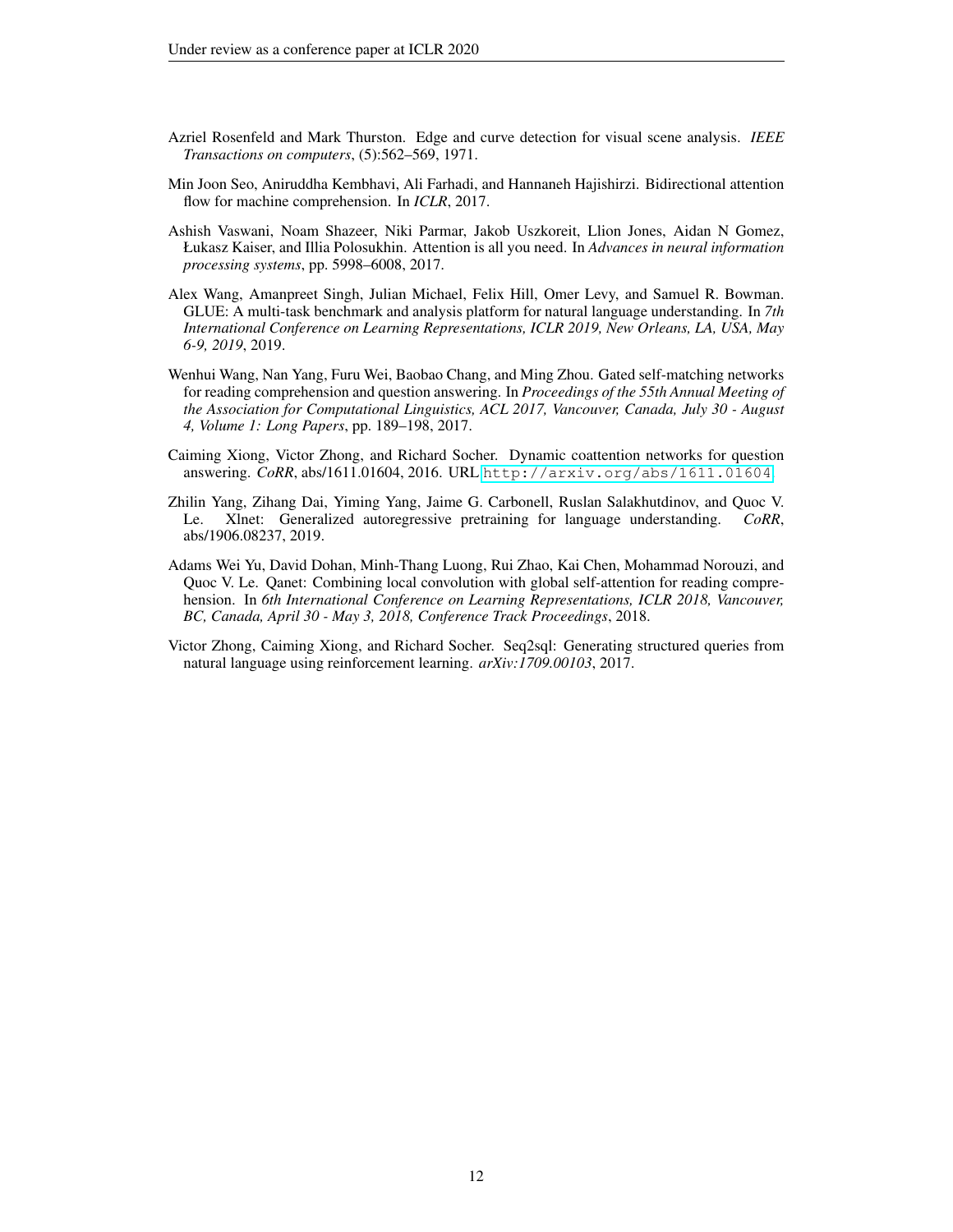# A MORE DETAILS ABOUT THE INPUT PREPROCESSING

We preprocess the input passages and questions in a similar way as the input preprocessing of DROP dataset described in [\(Andor et al., 2019\)](#page-9-7). Specifically, to facilitate the usage of BERT, we split up the documents longer than 512 tokens. Meanwhile, we extract the location and value of the numbers, so that they can be retrieved via indices when applying numerical operators. We apply the same input preprocessing on MathQA as well.

# B MORE DISCUSSION ABOUT THE DOMAIN SPECIFIC LANGUAGE

To better support numerical reasoning, sometimes we need to leverage pre-defined constants for our computation. On MathQA, we have shown that applying the constant 3600, which is provided in their pre-defined question-agnostic constant list, is necessary for the calculation in Table [3.](#page-5-1) Meanwhile, we find that defining such a constant list is also helpful on DROP benchmark. For example, a variant of the sample numerical operation question in Table [2](#page-5-0) is "How many people, in terms of percentage, were not either solely white or solely African American?", and such questions are included in DROP dataset as well. In this case, unless we are able to use the number 100 in our calculation, there is no way to obtain the correct answer. Again, previous works design specialized modules to deal with such questions, which is the main role of the negation module illustrated in Figure [1.](#page-1-0) On the contrary, we introduce a constant list that is callable for every question, so that the model can learn to apply any constant covered in the list, without the need of manually designing separate modules for questions requiring different constants. In our evaluation, we re-use the constant list provided by MathQA, which already covers the constant 100, thus demonstrate that the same constant list could work for multiple domains.

# C MORE DETAILS ABOUT THE MODEL ARCHITECTURE

Reader. The reader implementation is largely the same as [\(Andor et al., 2019\)](#page-9-7). Specifically, for the embedding representation of the reader component, we feed the passage and questions jointly into BERT, then use the output vector of each token  $t_i$  as  $e_i$ , and use the output vector of the special token [CLS] as  $\tilde{e}_s$ . Unless otherwise specified, the encoder is initialized with the uncased wholeword-masking version of  $BERT_{LARGE}$ .

Programmer. The architecture of the programmer is a 1-layer LSTM with the hidden size of  $h = 512$ . At each step, the decoder could generate a program token from: (1) the operation list of the domain specific language; (2) the pre-defined constant list; and (3) the input passage and question. The input embedding vectors of the passage and question tokens come from the reader component, while for each reserved token of the language, i.e., each token representing an operation in the domain specific language or included in the constant list, we train a learnable embedding of the same size as  $e_i$ s, and the embeddings of the reserved tokens are shared among different questions.

# D MORE DETAILS ABOUT TRAINING

# <span id="page-12-0"></span>D.1 DATA AUGMENTATION

In this section, we discuss the details of our data augmentation process for counting and sorting questions on DROP. To obtain training samples for counting questions with ground truth annotations, starting from the span selection questions in the training set, we filter out those questions that either can be answered by using the QUESTION\_SPAN operation, or do not start with any interrogative in ["What", "Which", "Who", "Where"]. Afterwards, we replace the interrogative with "How many", and modify the ground truth program correspondingly. In this way, we can augment 15K additional questions for counting in DROP training set.

To annotate the key-value pairs, for each entity obtained by the CoreNLP tool, we search for the numbers that are in the same clause as the entity, i.e., not separated by any punctuation mark, and discard those entities that do not have any nearby number satisfying this constraint. Afterwards, we filter out those questions that do not include any superlative in ["longest", "shortest", "largest",